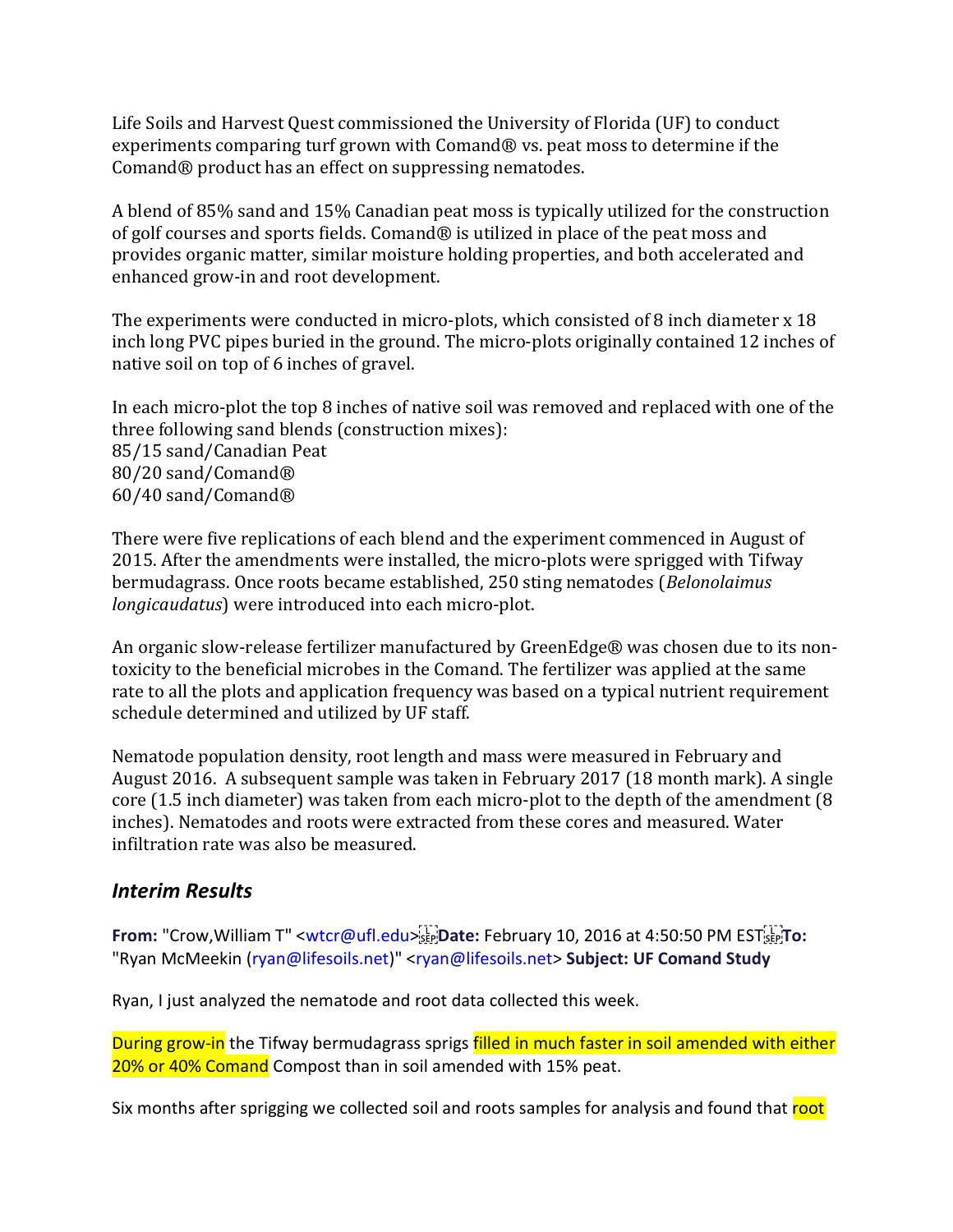lengths in soil amended with 20% or 40% Comand Compost were 55% and 80% greater, respectively, than in soil amended with 15% peat. Finally, sting nematode population densities were 89% lower in soil amended with either 20% or 40% Comand Compost than in soil amended with 15% peat.

William T. (Billy) Crow Professor of Nematology University of Florida EpplPO Box 110620

1881 Natural Area Dr. Gainesville, FL 32611 Ph:(352) 273-3941 FAX: (352) 392- 0190 $\frac{1}{100}$ wtcr@ufl.edu http://entnemdept.ufl.edu/lab/people/crow/

At 12 months, sting nematode population densities were 95% lower in soil amended with either 20% or 40% Comand



At 18 months there was still a highly significant difference

One of Dr. Crow's many tweets: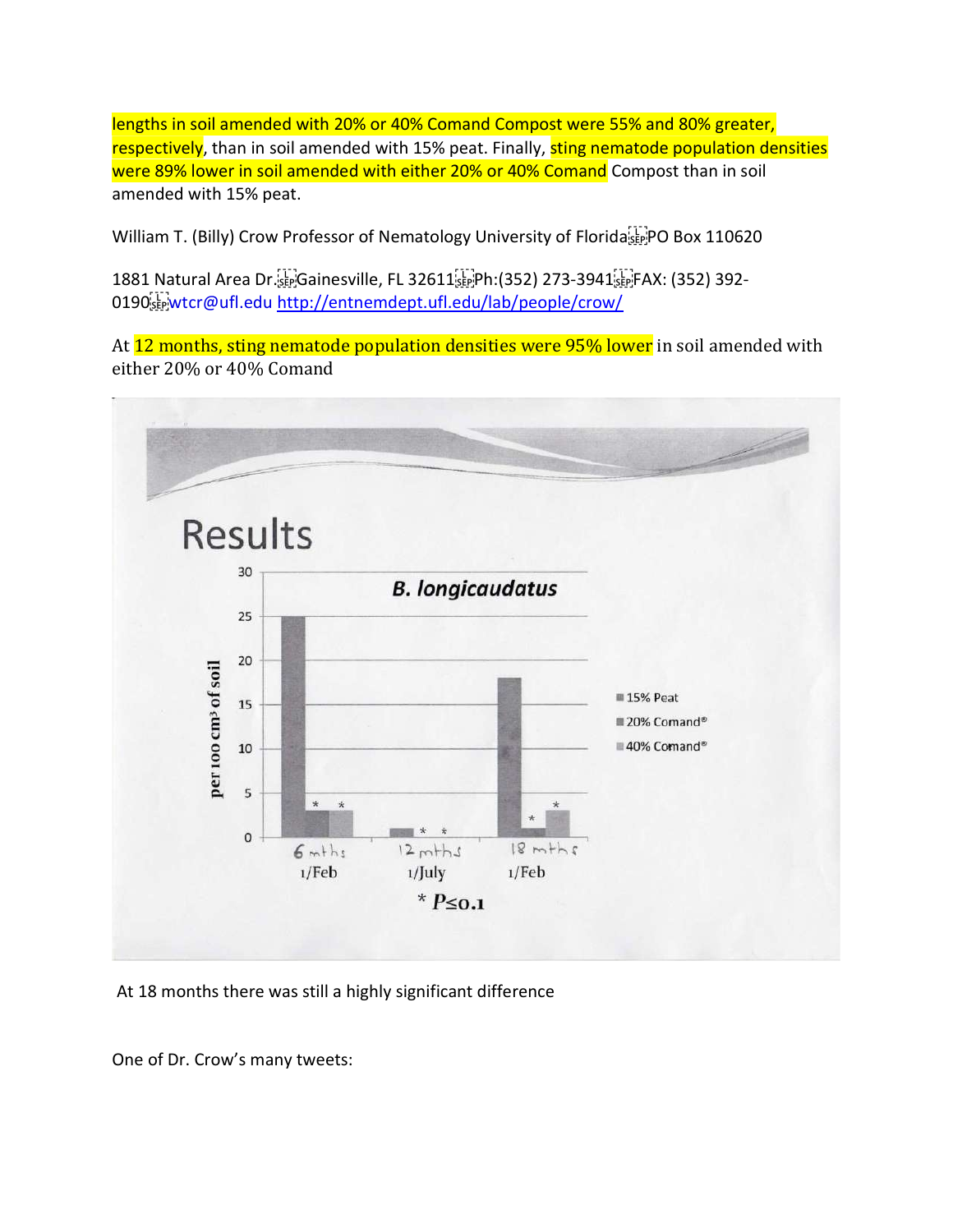

Several other studies are being conducted at UF's turfgrass research facility in Citra. These include topdressing to measure the effects on nematodes, a larger grow-in study, and potential for thatch reduction.

We are about to scale-up and replicate the micro-plot trial – commencing this week (August 2017). The intent is to use Canadian Peat, Dakota Peat, Comand, and conventional compost all at 80(sand):20 ratios (v:v). Micro-plots are several times larger and overhead images will be taken weekly to document grow-in speeds and canopy density. Nematode counts, as well as, root densities and lengths will again be measured. The end game here is for Dr. Crow to publish a research paper.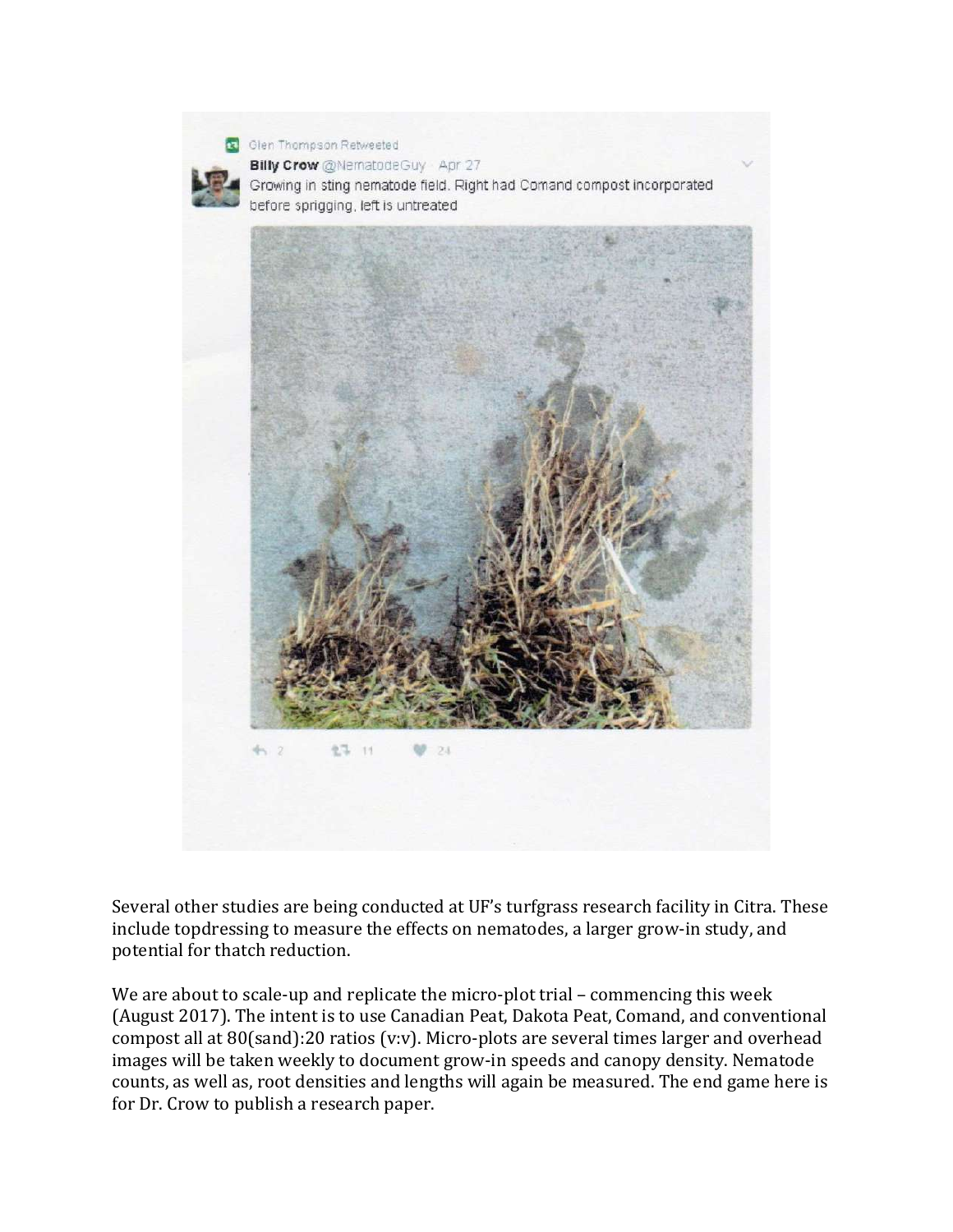

ORIGINAL MICROPLOT TRIALS (U=Peat, 20=20% Comand, 40=40% Comand)

#### Disease Suppression

Disease incidence in turfgrass can potentially be influenced by the level and type of organic matter and biology present in the rootzone

Certain microorganisms help suppress specific plant diseases as well as being antagonistic to nematodes

- $\checkmark$  Actinomycetes populate the soil and outer surfaces of plant roots, driving off parasitic fungi and other soil-borne pathogens
- $\checkmark$  They are antagonistic to plant-parasitic nematodes and inhibit egg hatch and/or penetration of roots
- $\checkmark$  Pasteuria spp. are endospore-forming Actinomycetes, which are parasites of invertebrates, including nematodes



Pasteuria spores in nematode resulting in rupture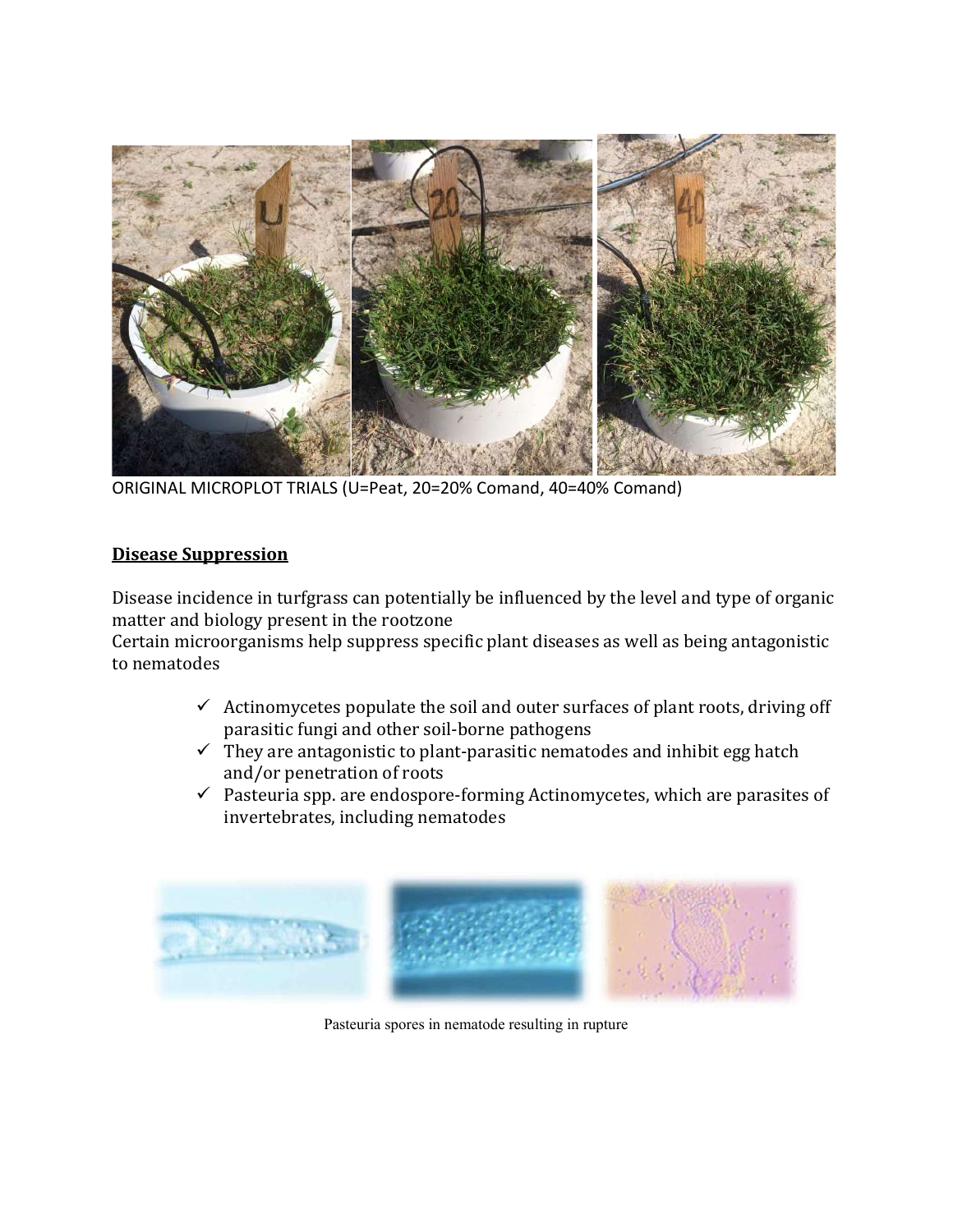13% of the total fungi population in COMAND has been shown to be species in the Orbiliomycetes family.

Several species are carnivorous fungi, and possess a number of specialized mechanisms to trap nematodes

Shortly after coming into contact with its prey, fungal mycelia penetrate the nematode and spontaneously differentiate into functional structures, known as traps, which will ultimately digest the nematode's internal contents



### Disease Suppression Mechanisms

- **Antagonism** some beneficial microbes produce antibiotics which can kill pathogenic organisms and inhibit egg hatch of nematodes
- Direct Competition pathogenic organisms are poor competitors when compared to beneficial microbes, which rapidly populate the soil and overwhelm disease causing organisms by consuming nutrients, energy, oxygen and competing for space
- Competition for root colonization some beneficial microbes have the ability to colonize the surface of plant roots; protecting them from pathogenic organisms. Actinomycetes degrade root exudates that nematodes rely on for root location and to stimulate egg hatch
- Induction of systemic acquired resistance (SAR) a mechanism whereby disease-repressive genes in the plants are activated enabling the plant to better fend off disease causing organisms

# Thatch Reduction

Actinomycetes and fungi induce the breakdown of the turf's thatch layer Thatch restricts the percolation of water and movement of air and coupled with compaction, can result in anaerobic conditions, leading to very shallow root systems, drought stresses, and disease pressures

- Thatch is 'organic material' (largely undecomposed), whereas
- COMAND is 'organic matter' (decomposed and stabilized)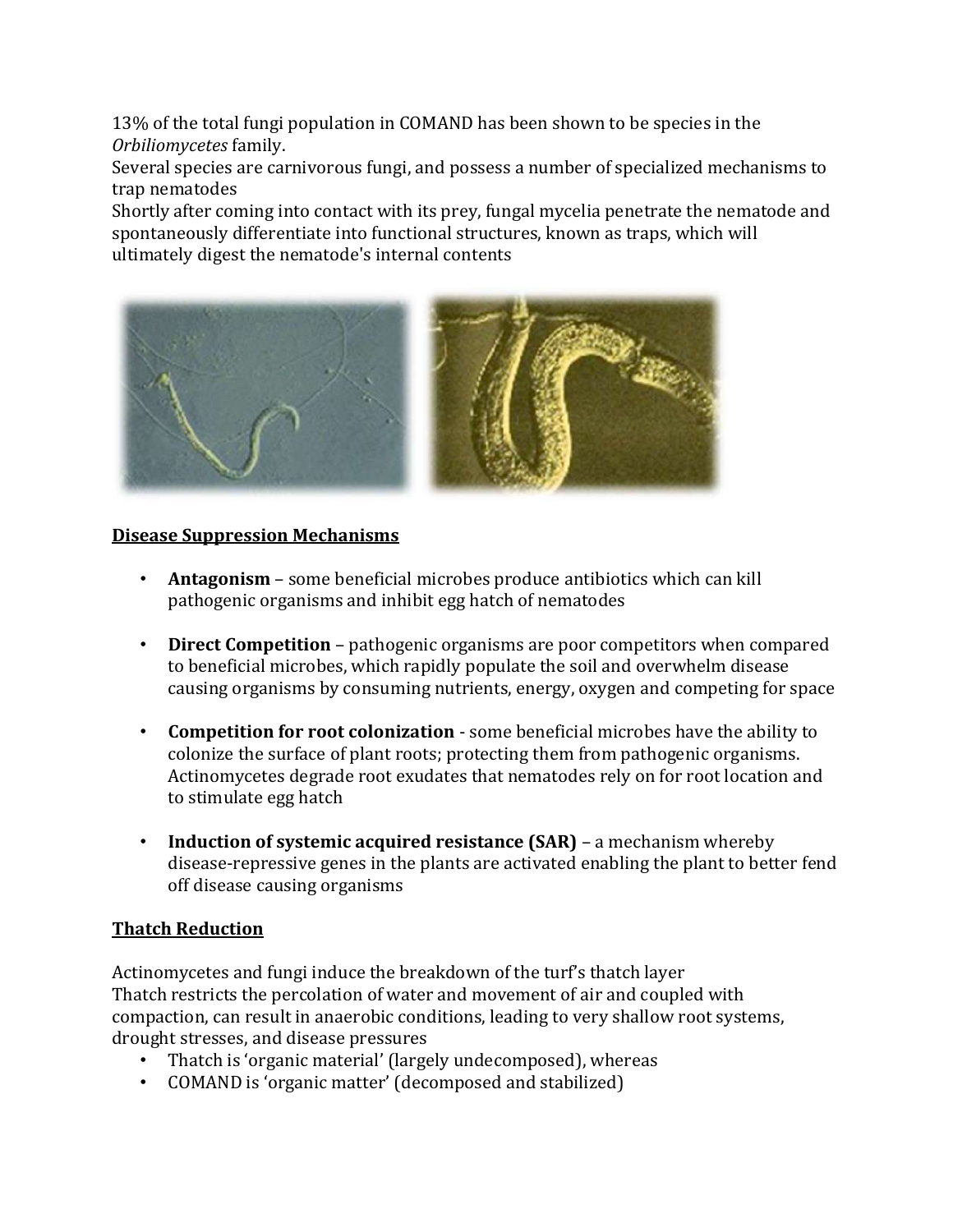In practical terms, the degradation of thatch and its conversion to humus (organic matter) and humic compounds (plant food) provides the turf manager with a host of practical benefits, potentially saving work time and costs whilst improving the playing surface.

A golf green is basically a sand-based artificial environment (soil-less) and largely devoid of beneficial microorganisms. Because there is limited biology, grass clippings and dead roots etc. do not fully decompose and result in a buildup of organics (Thatch).

Comand however, is a biologically active material and its introduction into ultra dwarf greens supplies beneficial fungi and bacteria, which convert (decompose) thatch into humus. Think of it as an inoculation.

Thatch forms a layer in the upper root zone and restricts the percolation of water and movement of air. This coupled with compaction of the sand, results in anaerobic conditions, leading to very shallow root systems, drought stresses, and disease pressures. The addition of sand to the rootzone, through core aerification, to dilute Thatch is common practice. Thatch is mostly lignin, which is consumed (broken down) by fungi and Actinomycetes. Without fungi, dilution with sand will have a very limited effect.

The difference between Thatch and the organic matter contained in Comand, is the fact that the Comand product has been subjected to highly active decomposition over several months and is stabilized and mineralized. It contains billions of microorganisms and all they want to do is eat. Thatch is the all you can eat buffet and assuming no harsh fungicides are utilized following Comand's application, the Thatch will be converted to humus and plant food.

Strictly speaking, Thatch is 'organic material' (largely undecomposed), whereas Comand is 'organic matter' (decomposed, stabilized and mineralized).

The organic matter in Comand, unlike the organic material contributing to Thatch, actually improves the structure and percolation rate of a golf green

Organic matter plays a key role in the structural stability of the rootzone. A rootzone without organic matter compacts very easily and suffers from poor aggregation. Conversely, healthy soil maintains pore spaces and has much improved oxygen transfer and water infiltration rates.

Bacteria and fungi produce polysaccharides to help them adhere to surfaces and to prevent them from drying out. The polysaccharides are sticky substances, which clump fine sand particles together, forming air space in between.

Organic matter also retains moisture in times of drought. Roots grow in the spaces between soil particles, which further enhances the physical benefits of correct organic matter content.

In practical terms, the degradation of thatch (organic material) and its conversion to humus (organic matter) and humic compounds provides the turf manager with a host of practical benefits, saving work time and costs whilst improving the playing surface.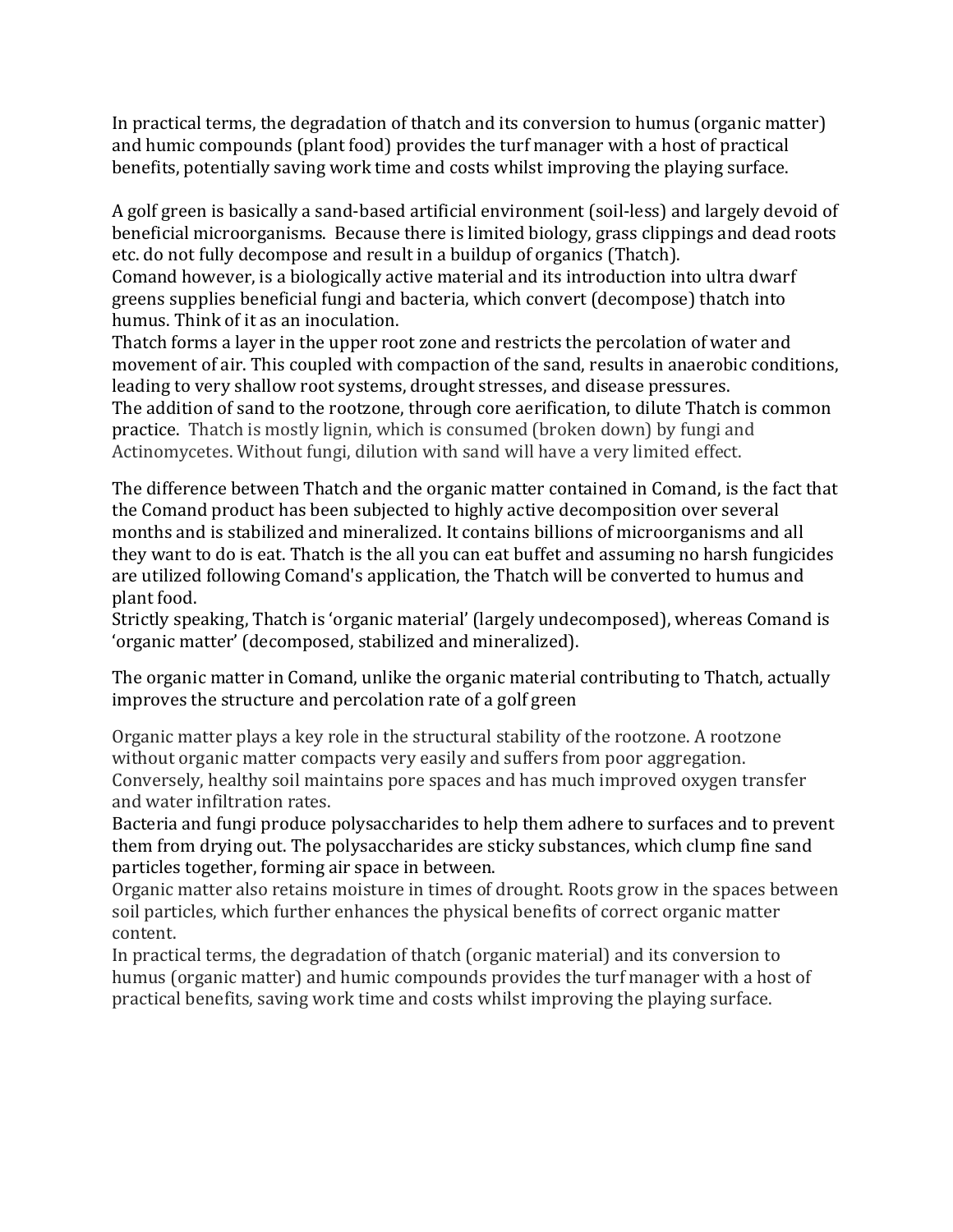# Microbiology Of Comand

| <b>Bacteria (Order)</b>                | %           |
|----------------------------------------|-------------|
| actinomycetales                        | 23.83899138 |
| clostridiales                          | 13.36919014 |
| gemmatimonadales                       | 10.98837546 |
| bacillales                             | 8.00994737  |
| sphaerobacterales                      | 6.74435641  |
| xanthomonadales                        | 4.90717714  |
| bacteroidetes order ii. incertae sedis | 3.52977464  |
| chromatiales                           | 3.18277331  |
| sphingobacteriales                     | 2.17454167  |
| thermomicrobiales                      | 1.54319203  |
| acidimicrobiales                       | 1.33884680  |
| anaerolineales                         | 1.12968211  |
| cytophagales                           | 1.08630694  |
| pseudomonadales                        | 0.86075608  |
| acidithiobacillales                    | 1.04582345  |
| phycisphaerales                        | 0.81448923  |
| thermoanaerobacterales                 | 0.81256145  |
| rhodocyclales                          | 0.59183005  |
| rhodospirillales                       | 0.44724616  |
| desulfuromonadales                     | 0.41158213  |
| thermodesulfobacteriales               | 0.36049583  |
| planctomycetales                       | 0.35953193  |
| chloroflexales                         | 0.31326509  |
| rubrobacterales                        | 0.29591502  |
| burkholderiales                        | 0.27181771  |
| thermales                              | 0.26410657  |
| flavobacteriales                       | 0.26314268  |
| chlorobiales                           | 0.23229811  |
| sphingomonadales                       | 0.20723691  |
| thermoleophilales                      | 0.20627301  |
| ignavibacteriales                      | 0.20434523  |
| verrucomicrobiales                     | 0.16386174  |
| enterobacteriales                      | 0.16193395  |
| desulfovibrionales                     | 0.15229503  |
| nitriliruptorales                      | 0.14747557  |
| opitutales                             | 0.10795597  |
| solirubrobacterales                    | 0.07711141  |
| holophagales                           | 0.06843637  |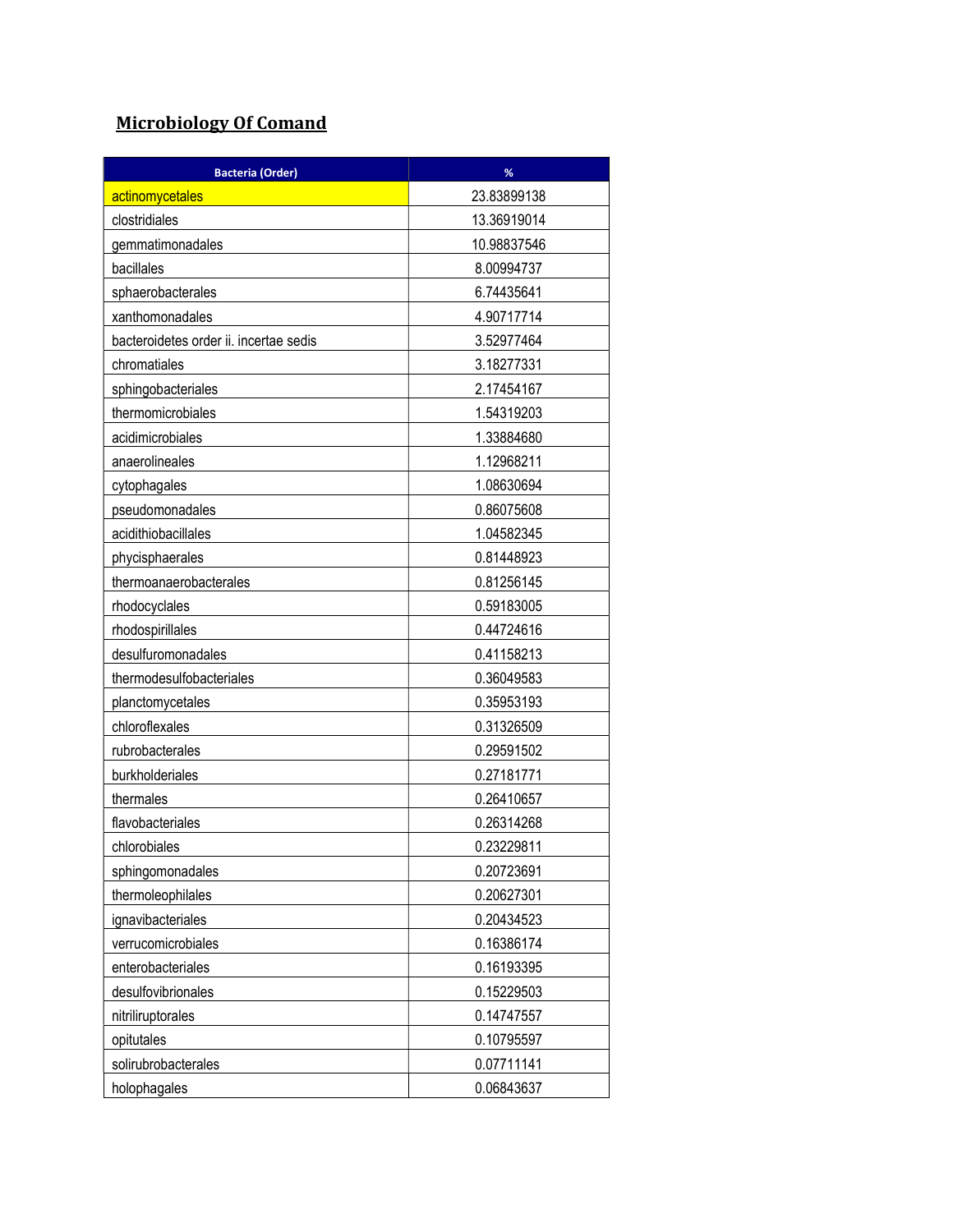| thermolithobacterales  | 0.06361691 |
|------------------------|------------|
| methylophilales        | 0.05976134 |
| bdellovibrionales      | 0.05879745 |
| candidatus brocadiales | 0.03566403 |
| bacteroidales          | 0.03277235 |
| bacteria               | 0.03277235 |
| rickettsiales          | 0.02506121 |
| methylococcales        | 0.01927785 |
| lactobacillales        | 0.01542228 |
| syntrophobacterales    | 0.01349450 |
| natranaerobiales       | 0.01253060 |
| acidobacteria          | 0.01060282 |
| desulfobacterales      | 0.00963893 |
| chlamydiales           | 0.00867503 |
| chroococcales          | 0.00867503 |
| legionellales          | 0.00771114 |
| spartobacteria         | 0.00674725 |
| vibrionales            | 0.00674725 |
| thiotrichales          | 0.00674725 |
| desulfurellales        | 0.00578336 |
| hydrogenophilales      | 0.00578336 |
| thermoflexales         | 0.00481946 |
| dehalococcoidia        | 0.00289168 |
| nitrospirales          | 0.00289168 |
| oscillatoriales        | 0.00289168 |
| deinococcales          | 0.00192779 |
| solibacterales         | 0.00192779 |
| gloeobacterales        | 0.00096389 |
| acholeplasmatales      | 0.00096389 |
| fibrobacterales        | 0.00096389 |
| magnetococcales        | 0.00674725 |
| spirochaetales         | 0.00385557 |
| gaiellales             | 0.00385557 |
| firmicutes             | 0.00289168 |
| prochlorales           | 0.00192779 |
| aquificales            | 0.00192779 |

Actinomycetes are of great benefit and populate the soil and outer surfaces of plant roots, driving off parasitic fungi and other soil-borne pathogens. The area, which includes the root zone and the soil closely associated with it, is known as the "Rhizosphere". These rhizosphere - inhabiting bacteria are antagonistic to plant-parasitic nematodes and inhibit egg hatch and/or penetration of roots.

The mechanisms by which antagonistic bacteria inhibit plant-parasitic nematodes include: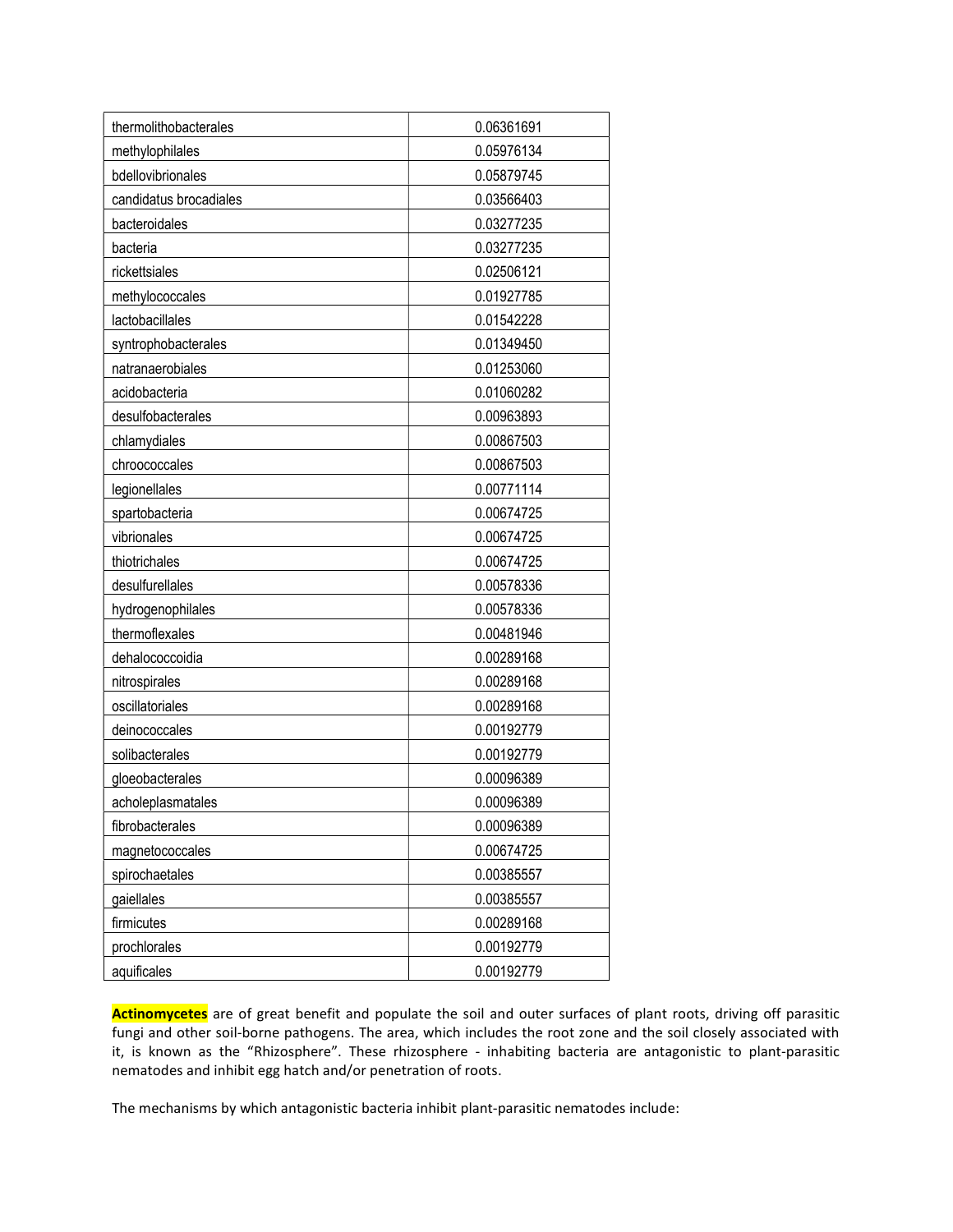- 1. Production of antibiotics that kill nematode eggs
- 2. Degradation of the root exudates that the nematode relies on for location and to stimulate egg hatch
- 3. Induction of systemic acquired resistance (SAR).

Pasteuria spp. are endospore-forming Actinomycetes, which are parasites of invertebrates, including nematodes. Spores of these species adhere to the cuticle of the host nematodes that encounter them while moving through the soil. The bacteria's life cycle occurs within the nematode - from spores to bacteria to spores again. The bacteria multiply within the nematode eventually causing death.

| <b>Fungi (Class)</b> | %           |
|----------------------|-------------|
| eurotiomycetes       | 41.38796895 |
| sordariomycetes      | 36.45840537 |
| orbiliomycetes       | 13.10352814 |
| basidiomycota        | 6.29687818  |
| agaricomycetes       | 0.87692196  |
| pezizomycetes        | 0.80855623  |
| dothideomycetes      | 0.70337819  |
| leotiomycetes        | 0.47067176  |
| glomeromycetes       | 0.19786620  |
| agaricostilbomycetes | 0.13081520  |
| eukaryota            | 0.10517805  |
| tremellomycetes      | 0.10320596  |
| saccharomycetes      | 0.05784793  |
| mortierellomycotina  | 0.04009913  |
| anthozoa             | 0.03615495  |
| insecta              | 0.03484023  |
| aconoidasida         | 0.02235033  |
| microbotryomycetes   | 0.01380462  |
| chytridiomycetes     | 0.01248989  |
| mucoromycotina       | 0.01183253  |
| bryopsida            | 0.00854572  |
| liliopsida           | 0.00788835  |
| bivalvia             | 0.00723099  |
| ichthyosporea        | 0.00723099  |
| dinophyceae          | 0.00460154  |
| cryptomycota         | 0.00460154  |
| basidiobolomycetes   | 0.00460154  |
| ascomycota           | 0.00328681  |
| coniocybomycetes     | 0.00328681  |
| hydrozoa             | 0.00328681  |
| exobasidiomycetes    | 0.00262945  |
| blastocladiomycetes  | 0.00262945  |